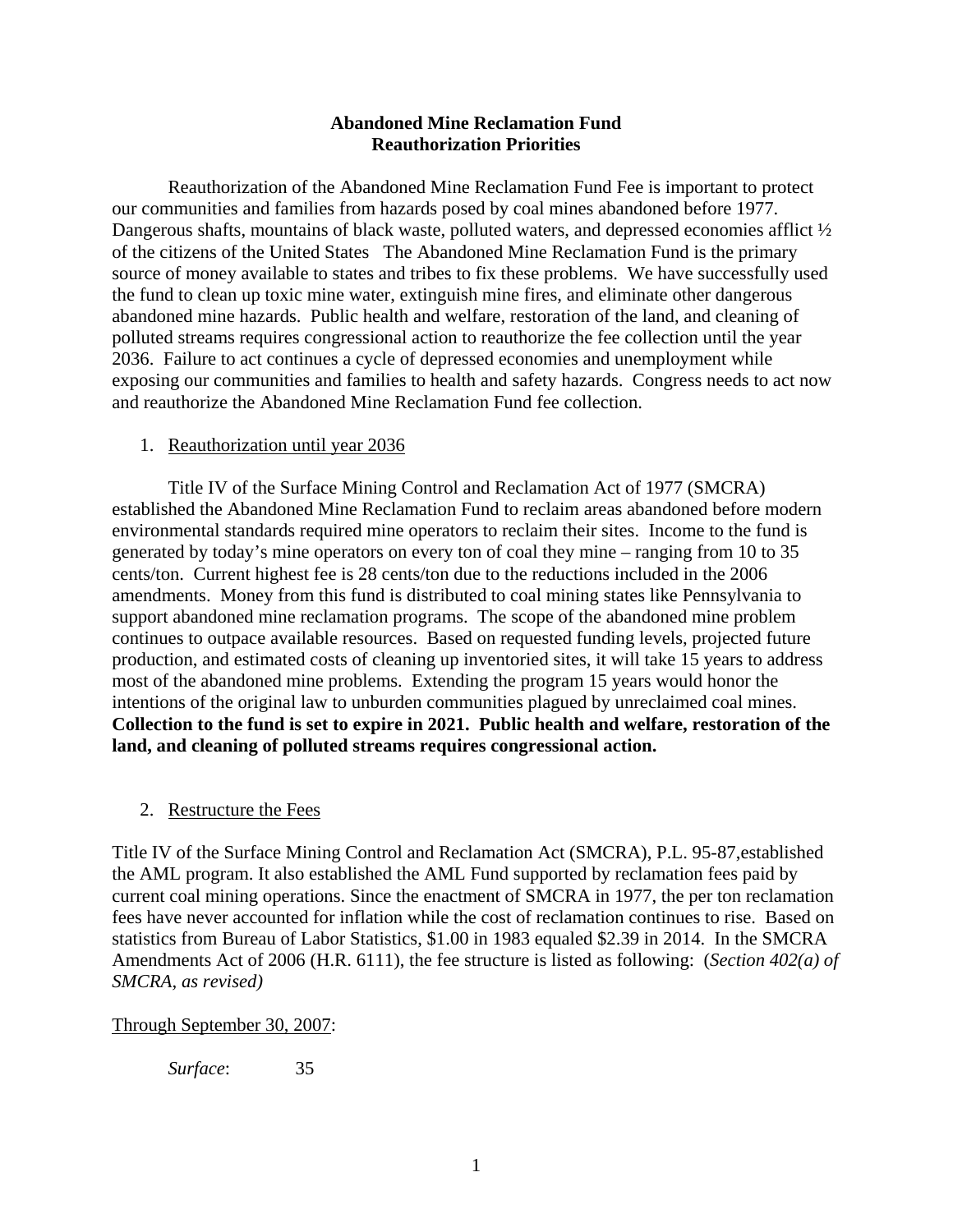|                                            | Underground: 15   |      |
|--------------------------------------------|-------------------|------|
|                                            | Lignite:          | 10   |
| FY 2008-2012: (10% reduction)              |                   |      |
|                                            | Surface:          | 31.5 |
|                                            | Underground: 13.5 |      |
|                                            | Lignite:          | 9    |
| $FY$ 2013-2021: (20% cumulative reduction) |                   |      |
|                                            | Surface:          | 28   |
|                                            | Underground: 12   |      |
|                                            | Lignite:          | 8    |

Over the years, states have addressed many of the historical priority problems that were caused by past surface mining activities. Many of the high-cost P1/P2 problems that remain to be addressed in PA resulted from past underground coal mining (eg. underground mine fires, mine subsidence prone areas, large coal refuse piles, and contaminated groundwater used for drinking water supplies). Many current P3 problems are also the result of past underground coal mining. Restructuring the fees will provide much-needed funding to reclaim the \$7.2B inventory that remains. If fees were restructured to account for specific grades and worth of coal, over the next decade \$2.97 Billion in fees would be collected in the US. This is a net increase of \$594 Million across the entire US.

*In order to account for the points listed above, we propose that the reclamation fee should be restructured to 35 cents per ton of coal produced by surface coal mining and underground mining, except that the reclamation fee for lignite coal shall be at a rate of 2 per centum of the value of the coal at the mine, or 10 cents per ton, whichever is less.* 

3. Increase Minimum Program State funds to \$5 Million annually

States which have significant AML problems, but which have small AML programs, are supposed to be guaranteed minimum funding of their programs by statutory mandate. Since 2006, this funding has been set at \$3 million. In recent years, minimum program states have received significantly less due to sequestration. Additionally, in recent years, OSMRE has discontinued support to states and tribes with AML emergencies forcing states and tribes to use annual allotment to mitigate AML emergencies. Increasing this amount would help make up for past under-funding and ensure that states and tribes with significant AML problems but low production would be able to continue running effective programs. This potentially affects ten states. **Annual funding for minimum program states should be raised to \$5 million.**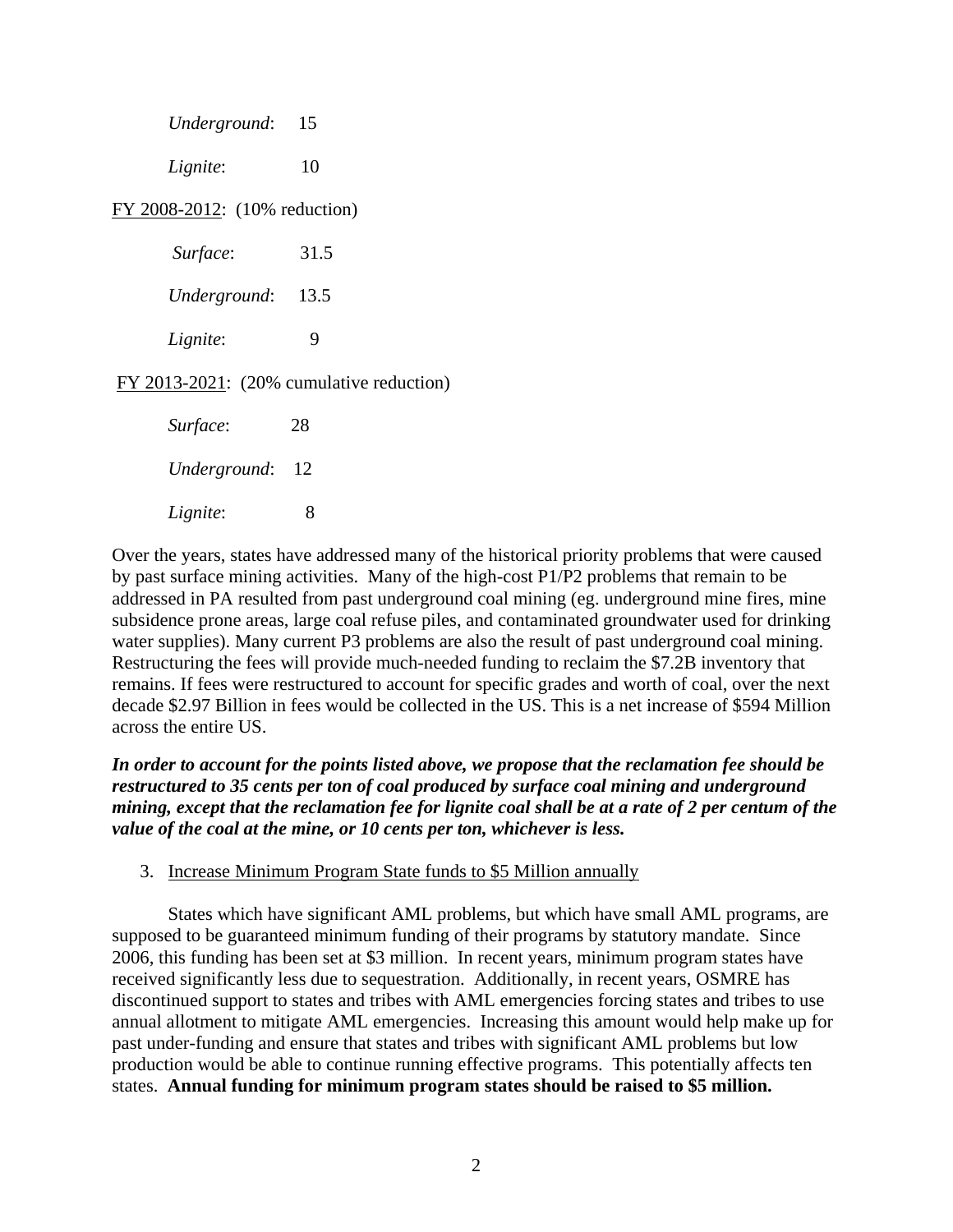### 4. Exempt SMCRA Title IV Grants from Sequestration

Each year we continue to see cuts in the  $5 - 7\%$  range for the mandatory funding that supports state and tribal AML programs. Over time, this is adding up to a substantial amount of money. States have already lost over \$50 Million. If the AML Fund grants continue to be subject to sequestration, States will lose upwards of \$188 Million and Pennsylvania alone stands to lose upwards of \$37 million over the remaining seven years of the current AML program. Funds in the AML Trust Fund collected through SMCRA Title IV are not taxpayer funds, they are dedicated funds which can only be sued for AML reclamation, and thus will not accomplish deficit reduction. The only way to exempt these funds from sequestration is to include it in legislation. *The SMCRA Title IV grants should be exempt from sequestration and all Title IV sequestered funds should be given back to the states, retroactive to FY 2013.*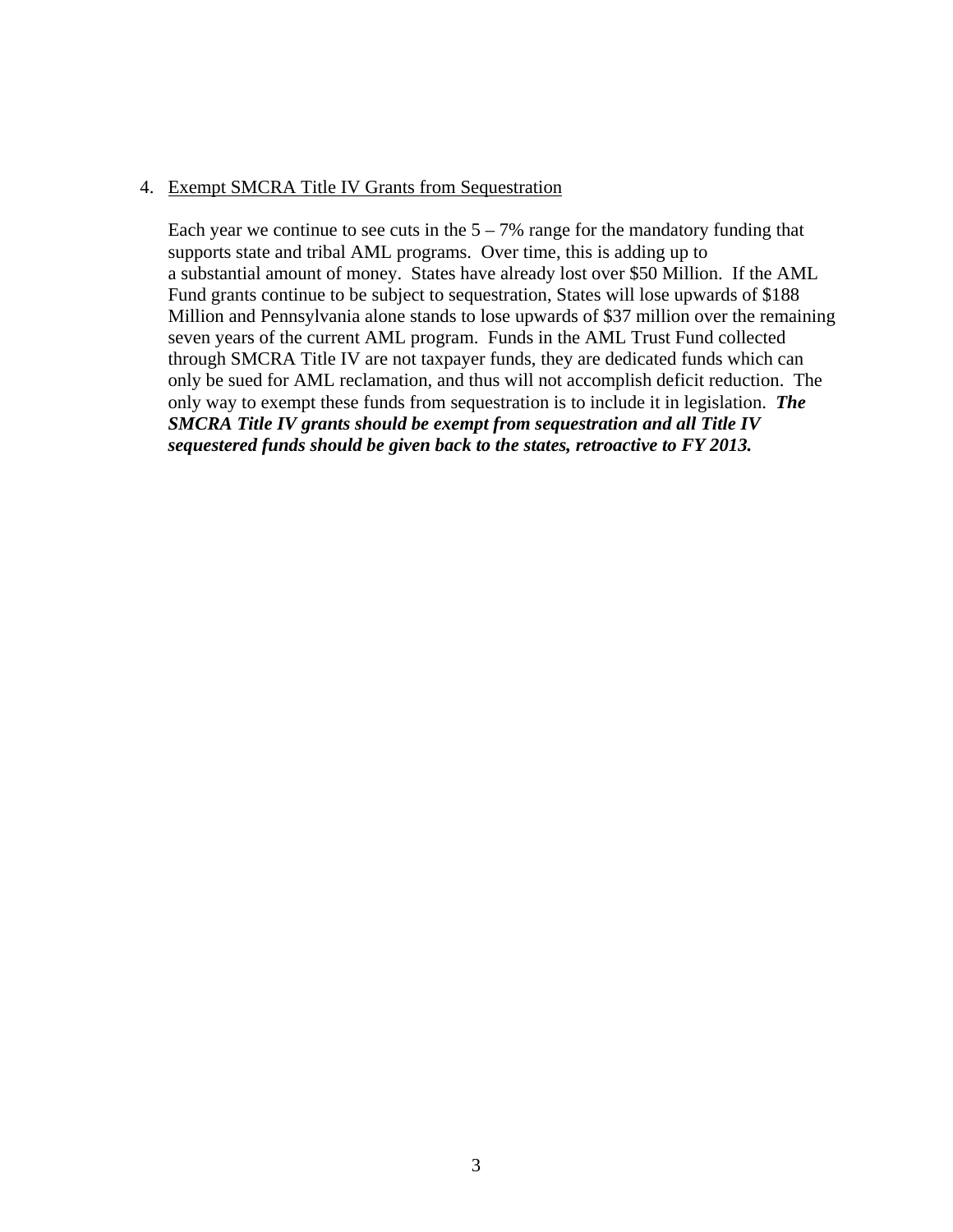# **The Pennsylvania AML Campaign Also Supports:**

## Establish Direct Line Item in OSM Budget for Emergency Projects

Section 410 of SMCRA requires OSMRE to fund the emergency AML program using OSM's "discretionary share" under Section (402)(g)(3)(B), which is entirely separate from state and tribal non-emergency AML grant funding under Sections  $(402)(g)(1)$ ,  $(g)(2)$ , and  $(g)(5)$ .

In FY 2011, OSM issued guidance to the states that the agency "will no longer declare emergencies." OSM has shifted responsibility for emergencies to the states and tribes with the expectation that they will utilize non-emergency AML funding to address them. The result of this shift is that states must utilize a portion of their P1/P2 AML funding to address emergency projects. Restoring emergency funding is critical to preserving the limited resources available to the states to address their high priority inventories.

# *We urge Congress to approve direct line-item in OSMRE's budget specifically to fund emergency projects thereby allowing the states to utilize their annual AML grant to fund high Priority P1/2 projects.*

## Maintain Priority Ranking Criteria of priorities 1, 2, and 3

 Three priority areas are eligible for funding to correct adverse effects of coal mining practices under Title IV. Priority 1 provides for the protection of public health, safety, general welfare, and property from extreme danger. Priority 2 provides for the protection of public health, safety, and general welfare. Priority 3 provides for the restoration of degraded land and water resources and the environment. States have the discretion to use their allocations from the Fund for projects falling into any of the three priorities. **The current priorities should be maintained, including the ability to fund water-related projects under Priorities 2 and 3.**

## Maintain Mandatory Distribution

With the 2006 amendments to SMCRA, distributions to the states were no longer subject to Congressional appropriation and the distributions were made mandatory. *Mandatory distribution should continue so Pennsylvania can receive the most funding possible in a given year.* 

## Maintain 30% Set-Aside Option for States and Tribes

Pennsylvania has the flexibility to direct funding to AMD with the 30% AMD Set-Aside provision. Up to 30% of a state's annual grant may be "set aside" specifically to implement projects that eliminate sources of AMD or treat waters degraded by AMD. A state chooses annually what percentage (0%–30%) of its grant it will set aside to address AMD problems during that year. Pennsylvania has taken advantage of this provision to construct and maintain AMD treatment systems. *It is important to maintain the 30% Set-Aside provision to maintain flexibility for use of funds.*